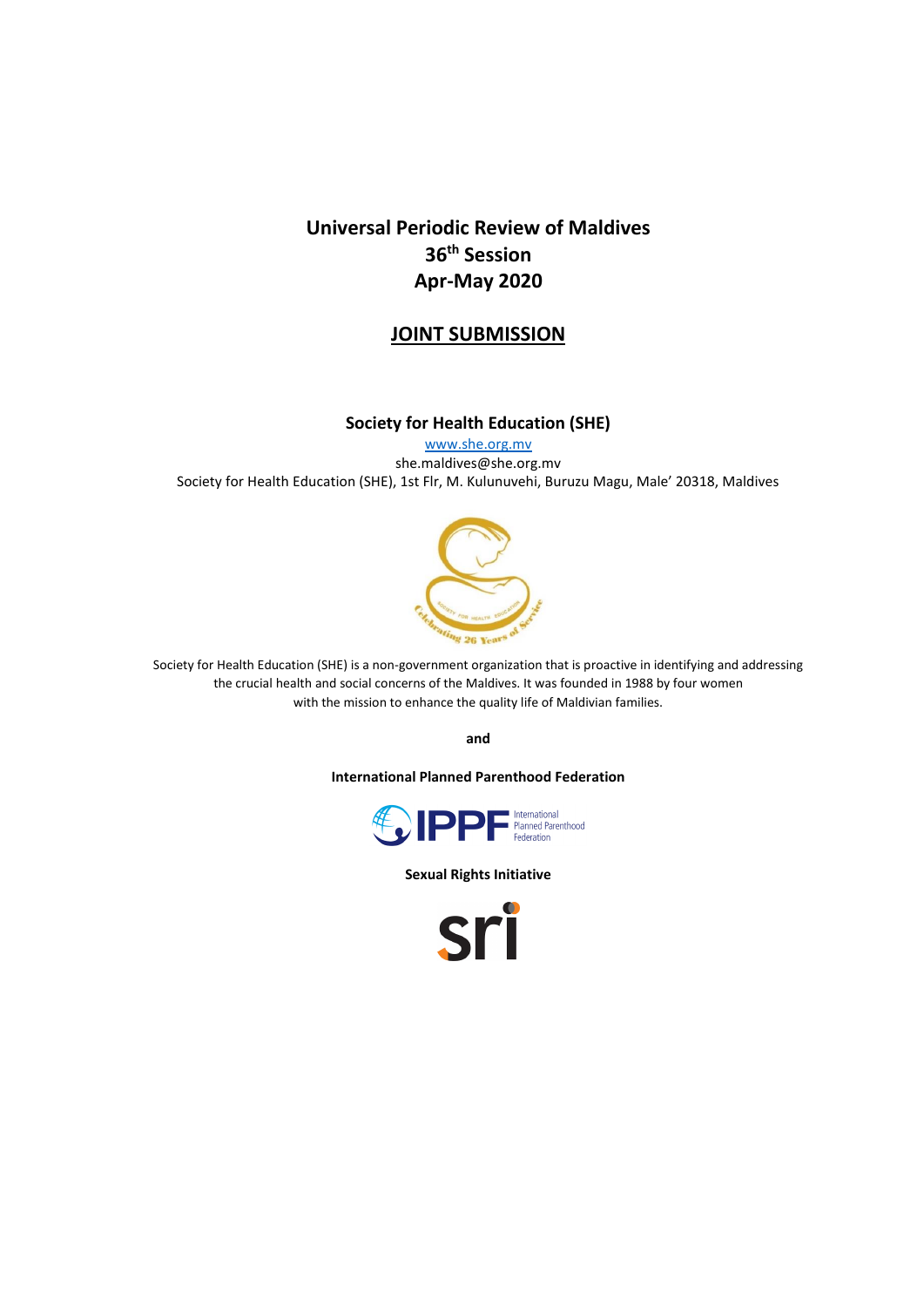*Keywords : legal framework, women's rights, sexual and reproductive health rights information and services, gender based violence, domestic violence, female genital mutilation (FGM)*

#### **Executive Summary**

- 1) The **Society for Health Education (SHE) in collaboration with the International Planned Parenthood Federation (IPPF) and Sexual Rights Initiative (SRI)** submits this report to the Working Group of the Universal Periodic Review (UPR) convening in 2020, to respond to developments over the last reporting cycle in the Maldives. This report is primarily an update on the status of issues reported in the first UPR Cycle from 2010-2015.<sup>1</sup> However, certain other observations and concerns over the last five years are included.
- 2) The overall human rights situation in the Maldives has improved significantly over the past year, following several years of political and social instability which has had significant negative impacts on the gains on health service provision in the country. The Maldives is still recovering from a challenging democratic transition where significant socio-political, socio-economic and socio-religious dynamics influence the country's development indicators and its human rights record.
- 3) Concerns remain unchanged on the perennial barriers to **universal access to SRH and rights with an estimated 52% youth demographic practically deprived of access to SRH information** and services due to a complex mix of societal taboos and policy-level inefficiencies. Duty bearers' reluctance to accept lived realities, which are by-passed with an evidence base that does not capture the situation of young people continue to prevent progress to equip young people to protect their own SR health and wellbeing. **No progress is made to incorporate adolescent SRH (ASRH) education to schools, despite national strategy objectives to do so.** NGO stakeholders continue to fill the gaps left by policy, with the successful introduction of an ASRH mobile application to reach the ill-served youth population.
- 4) The **inclusion of two new components in the DHS 2016-2017, one on VAW and the other on FGM are important and welcome developments**. However, the efficacy of these instruments are questioned due to the limitations and data that appear significantly misaligned with other data on the same issues. A concern then is the extent of useability of such data to inform policy. Data quality must be prioritised over data quantity. Recognition of the need to gather FGM data is progress. This baseline evidence and the known drivers and religious narratives endorsing this harmful practice require immediate State attention to protect vulnerable children. Lack of attention to such developments may be the possible cause of the unprecedented introduction of extreme radical ideologies as evidenced in the two court ruling over the past 4 years to stone women to death. This regression of the judicial system requires immediate and effective interventions to prevent non-repetition and the damaging effects of such developments on the whole society.
- 5) In terms of the legal framework on women's rights, **no practical progress has been made to withdraw the Maldives' blanket reservation on Article 16 of CEDAW**. The Gender Equality Law ratified in 2016 has made no notable implementation progress. **The Domestic Violence Prevention Act 2012 (DVPA 2012) experiences small and slow progress, continuing to suffer resource constraints**. DV cases are consistently observed where serious systemic failures show victims being unserved and perpetrators released. However, civil society actors inject life to sustain momentum to make the DVPA2012 a source of remedy and redress for violence survivors in a less than favourable environment. The Sexual Harassment Prevention Act 2014 remains to be applied to be tested.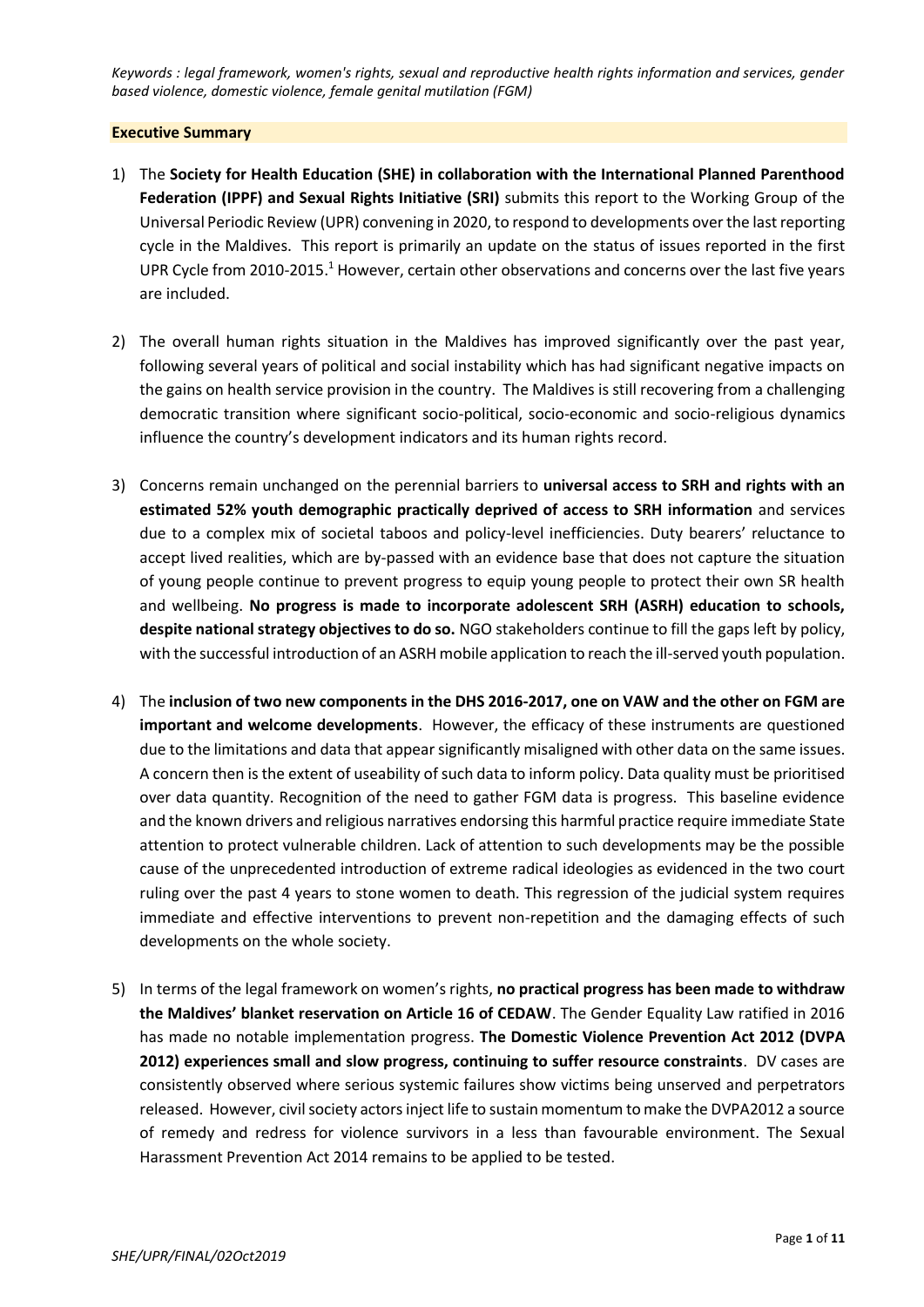- 6) There has been a notable shift in political will and attitude towards the inclusion of women in public life over the past year. Notably, a historic development is the appointment of two women judges to the Supreme Court of the Maldives. The **number of women in the executive cabinet had increased from 21% to 35%. However, women's representation in the legislature has dropped to a record low at just 4%.** At local councils, women's representation remains at a poor 4%, although the most populous urban centre in the country, Malé City, elected three women to its City Council, one of whom is the city's Mayor. The situation of Women's Development Committees (WDCs) and the prospect of decentralization remains uncertain. Women's representation in the uniformed services remain unchanged. However, **notable progress has been achieved with the implementation of 6 months maternity leave and one month paternity leave for civil service employees**.
- 7) This report provides a series of recommendations on two thematic areas on a variety of issues impeding the realisation of fundamental human rights for women and young people in the Maldives.

## *Theme 1 : Access to sexual and reproductive (SRH) rights, knowledge and services and the situation on DV/VAW/GBV*

- 8) A perennial and serious concern in the Maldives is the **significant challenge of access to SRH rights, knowledge and services by all age groups, particularly adolescents and youth in a population where**  an estimated 52% are below 25 years.<sup>2,3</sup> Maldives did not achieve universal access to SRH as aspired to in the Millennium Development Goal 5 (Target 5-B). If a significant shift in the current situation does not happen soon, Maldives will not be on track to achieve universal access to SRH objectives of the Sustainable Development Goal (SDG) 3 on good health and wellbeing (Target 3.7) or SDG 5 (Target 5.6). According to the Maldives Demographic and Health Survey (**DHS) 2016-2017, contraceptive use "by currently married women has declined sharply since 2009, dropping from 35% of women using any contraceptive method in 2009 to 19% in 2016-17. Use of modern methods has also decreased, from 27% of married women in 2009 to 15% in 2016-17."<sup>4</sup>** Notably, contraceptive commodities are provided through formal health service provider channels to married couples only, which exclude a significant demographic from this basic healthcare service. Recent studies show the outcome of such policybased practices leading young people to believe that SRH related services are "not for them" and the mistaken "perception that SRH are only for pregnant women and married couples and a belief that the youth don't need SRH services."<sup>5</sup> The DHS 2016-2017 also found that the need for family planning was satisfied for 37% respondents while the unmet need for family planning stood at 31%.<sup>6</sup> A significant rate of contraceptive discontinuation within 12 months of uptake, in the 5 year period prior to the survey was also observed, at 34%.<sup>7</sup> Nevertheless, the DHS also reports that knowledge of contraception "is almost universal in the Maldives, with 98% of currently married women and 99% of currently married men age 15-49 knowing at least one method of contraception."<sup>8</sup> What the DHS does not account for or capture is the significant unmarried population without access to SRH knowledge and services that are nevertheless sexually active and experiencing the negative health impacts of that reality.<sup>9</sup>
- 9) Concerns reported in the last UPR cycle by SHE/SRI regarding the situation on SRH remains unchanged to date.<sup>10</sup> In Section 5(e) of this 2015 report, it stated that "the MDHS 2009 found that 95% of women between the ages of 15-19 "are not sexually active", stating that "pregnancy among teenagers in Maldives are rare"."<sup>11</sup> Consistent with this, the subsequent DHS of 2016-2017 found that "teenage pregnancy (15-19 cohort) has remained at a constant 2% in both the 2009 and 2016-2017 health surveys.<sup>12</sup> The latter also reported that the "median age at first sexual intercourse is 20.7 years for women and 23.1 years for men" in the Maldives.<sup>13</sup> However, data provided in the National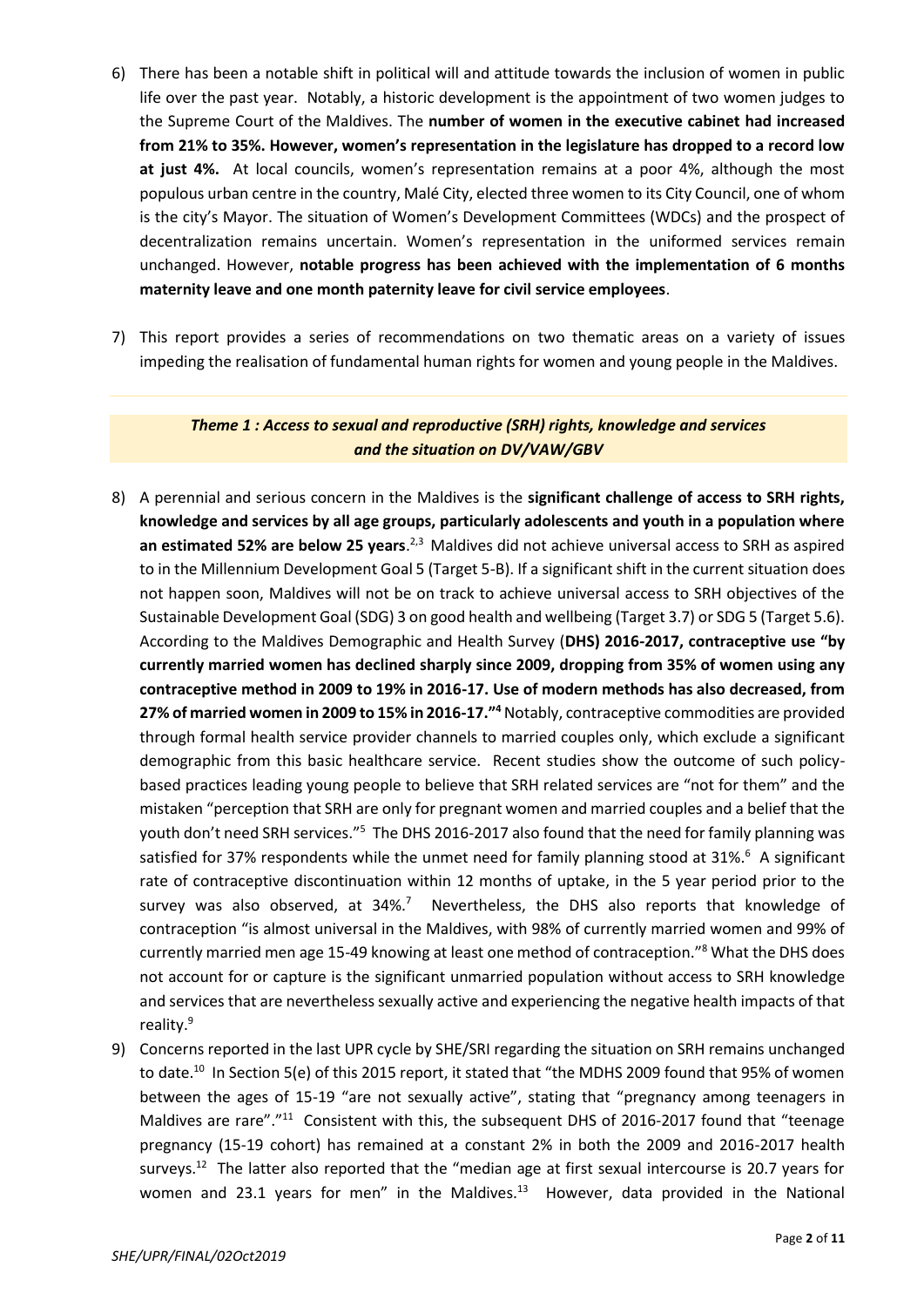Reproductive Health Strategy (NRHS) 2014-2018 informs that "premarital sexual activity was found among 11.6% of youths" in the 18-24 cohort.<sup>14</sup> It is **notable that the DHS in both 2009 and 2016-2017 has yielded information on the situation of teenage pregnancy and age of sexual initiation that are quite removed from the findings of qualitative inquiries that have documented lived experiences of young people.** This is an alarming trend considering the fact that the evidence base provided by national surveys such as the DHS will inform government policy in these critical areas. Several policy barriers have been identified to access SRH, one of which is described as the "extremely slow progress on acknowledging and addressing sexual health needs of adolescent and youth who make up nearly half of the Maldivian population".<sup>15</sup> It is imperative that policy level understanding and a rights-based approach is used to address the persistent gaps and facilitate access to SRH to safeguard the health and wellbeing of the youth population of the country.

- 10) In addition to the slow policy level recognition of the lived realities of young people deprived of their SRH rights, the ambiguity of language used in national strategies provide gaps that result in arbitrary decision-making by health-service providers based on personal beliefs. As an SRH information and service provider, the experience of SHE over the past 3 years indicate the prevalence of this issue which needs to be urgently addressed. One of the objectives of the NRHS 2014-2018 was for stakeholders to collaborate to implement "family-life/life-skills education or sexuality education in at least 75% of schools and in provision of adolescent-friendly health services."<sup>16</sup> It would not be possible to achieve this goal without significantly strengthening the professional conduct of service providers to deliver such goals by removing existing gaps and ambiguities that allow arbitrary practices.
- 11) The Marital Awareness Programme run by the Family Court is a mandatory certified programme primarily targeted at first-time marriages, and mainly conducted in Malé City. A concern about this programme is the **lack of appropriate information on SRH knowledge and family planning. Considering the dearth of SRH information and education within the school education system**, it is imperative that credible and meaningful SRH information is provided to young people through this programme.
- 12) A disturbing development is the mandatory requirement in the National Standards for Family Planning Services (2017) for spousal written consent for surgical sterilisation, for both women and men in the Maldives.<sup>17</sup> While this may appear gender-equitable or neutral on paper, the prevalence of surgical sterilisation as a family planning method is disproportionately high among women. **According to the DHS 2016-2017, use of sterilisation as a contraceptive method among women was 10.1% in 2009 and 4.4% in 2016-2017.<sup>18</sup> For male sterilisation, the figures stood at 0.5% in 2009 and 0.1% in 2016- 2017**. <sup>19</sup> Considering this evidence and the socio-cultural patriarchal context of the Maldives, the mandatory requirement for women to obtain spousal consent to access sterilisation as a family planning method can be construed as an indirect barrier to women's bodily autonomy and right to make decisions about her body and her SRH.
- **13)** SHE in collaboration with UNFPA Maldives had developed an interactive mobile application to facilitate access to adolescent SRH (ASRH) information to young people in the Maldives. The application named *Siththaa* was launched in 2017, providing an information resource enabling users to send in questions on ASRH for clarification. *Siththaa* has been described as "the most successful tool in reaching out to the youth with a download number of 2484 within one year" although knowledge of the application is still limited to Malé.<sup>20</sup> Access to mobile technology is high in the Maldives among young people, as is internet reach and usage. Therefore, the **feasibility of upscaling** *Siththaa* **is a policy decision that could transform the ability of young people to access ASRH information without the challenge of approaching SRH service facilities that are not youth-friendly.**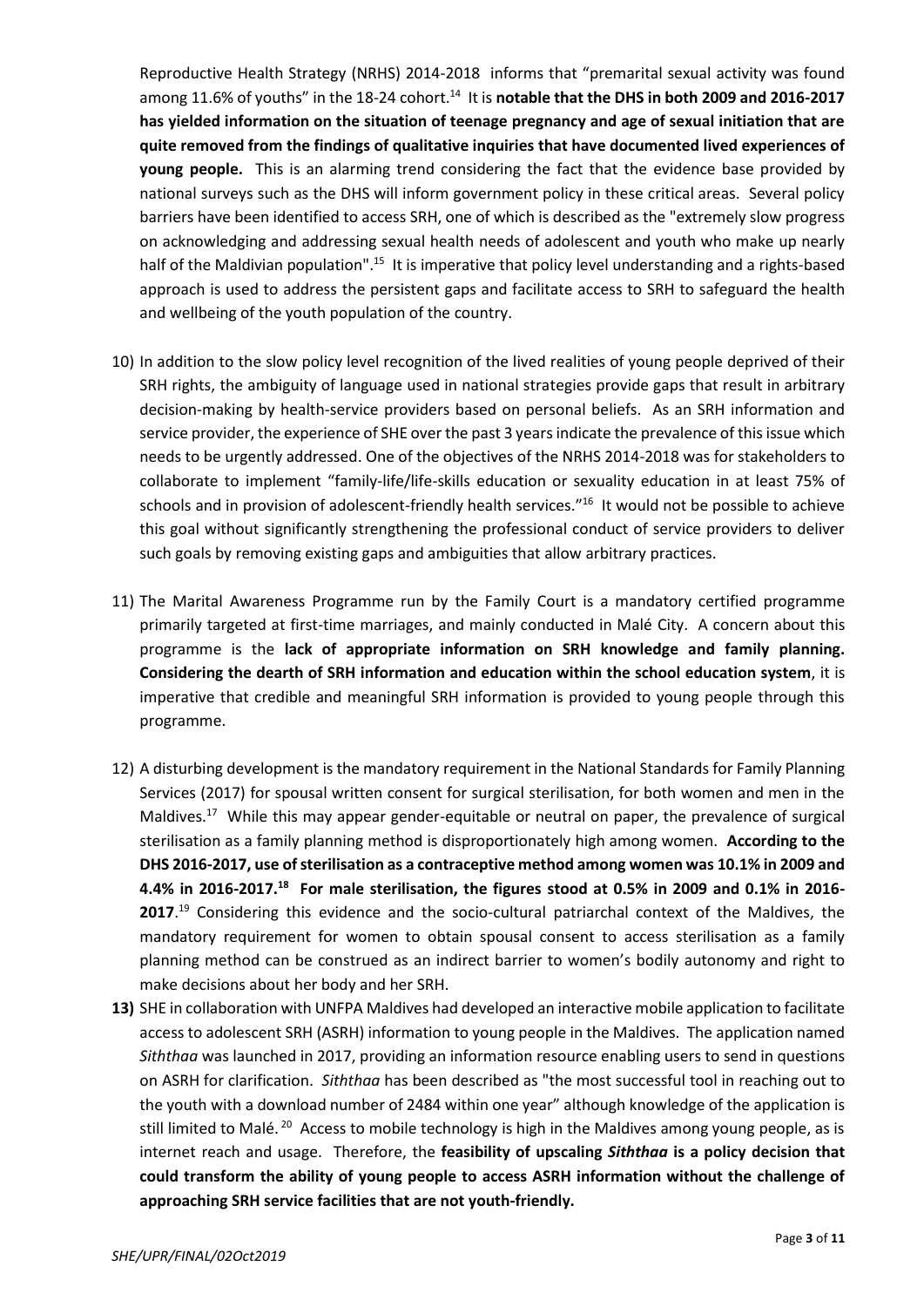- 14) SHE worked in collaboration with UNFPA to introduce and contextualize the minimum initial service package (MISP) for SRH services during emergencies. This includes measures to reduce the risks to pregnant women and young girls and reduce GBV during emergencies. MISP has been agreed to be integrated into the Health Emergency Operation Plan. SHE is engaged in programmes to train healthcare providers on MISP.<sup>21</sup>
- 15) Since the initial baseline study published in 2007, there has been no thorough national level scrutiny of the prevalence of VAW/GBV in the Maldives.<sup>22,23</sup> However, the DHS 2016-2017 for the first time included a component to obtain quantitative data on the prevalence of VAW which is a new development in terms of the State's recognition of the issue.<sup>24</sup> Key findings from the **DHS 2016-2017 report that 17% of women in the age group 15-49 had experienced physical violence while 11% had experienced sexual violence, with 4% reporting physical violence during pregnancy.<sup>25</sup>** Further, 41% of those who experience spousal physical/sexual violence reported sustaining injuries and 42% of violence survivors had sought help, while "36% have never sought help nor told anyone about the violence".<sup>26</sup> A dubiously interesting figure provided by the DHS 2016-2017 is that only 6% of evermarried women had experienced "at least three types of marital control behaviours by their husbands or partners" while 62% has never experienced the same.<sup>27</sup> The findings of the DHS 2016-2017 are not comparable to that of the 2007 baseline, but *prima facie*, the DHS data indicates an unconvincing improvement on the situation of VAW. Questions must be raised about the reach and method of the VAW/GBV data in the DHS, particularly in light of the conservative and increasingly radicalised religious context of the Maldives, where women are compelled to accept the notion that spousal violence is justified by religion.<sup>28</sup> The DHS notes that 22% of eligible respondents were not interviewed for the VAW component due to challenges such as unavailability, refusal or lack of privacy to conduct the interview.<sup>29</sup> These limitations are also worthy of note when considering the reliability of the data.
- 16) Since the adoption of the DVPA2012, significant efforts have been made by various stakeholders, specifically civil society actors, to raise the issues of VAW/GBV/DV despite slow progress on the actual implementation of the law.<sup>30</sup> The FPA, mandated to oversee the implementation of the DVPA2012 produces data of DV cases reported across the country. The issue of VAW/GBV/DV remain as pertinent as ever, disproportionately affecting women regardless of perceived or actual developments in this area. In 2018, the FPA initiated the first National Conference on Research in Domestic Violence, a welcome step forward to establish and strengthen knowledge and dialogue on DV in the Maldives. $31$ Data available from the FPA shows consistent gender disparity in numbers of reported cases with DV affecting women disproportionately. In 2015, the number of DV cases reported to the authority by women was 74% and men, 26%. In 2016, it was 82% women and 18% men while in 2017, these numbers were the same for 2015. In 2018, the number of DV cases reported to the FPA was 75% and 24% men, showing the need to effectively implement the DVPA2012 to prevent, protect and provide social protection and judicial remedies to survivors and facilitate rehabilitation for perpetrators as required by law.<sup>32</sup> The absence of shelters for DV survivors and the absence of facilities and mechanisms to provide rehabilitation services to perpetrators are pending issues that require urgent action.
- 17) Female genital mutilation (FGM), circumcision or cutting in the Maldives came to public attention as a cause for concern nearly a decade ago in 2011.<sup>33</sup> Subsequently, the narrative around the hitherto wellhidden 'traditional practice' was given momentum by publicly prominent conservative clerics that advocated the practice. A *fatwa* endorsing FGM was issued in 2014 by a senior member of the Fiqh Academy, a non-legal body attached to the Ministry of Islamic Affairs which makes religious rulings. The fatwa claimed that "FGM is one of the five things that are part of fitrah, or nature."<sup>34</sup> Local civil society organisation Maldivian Democracy Network (MDN) has produced a study documenting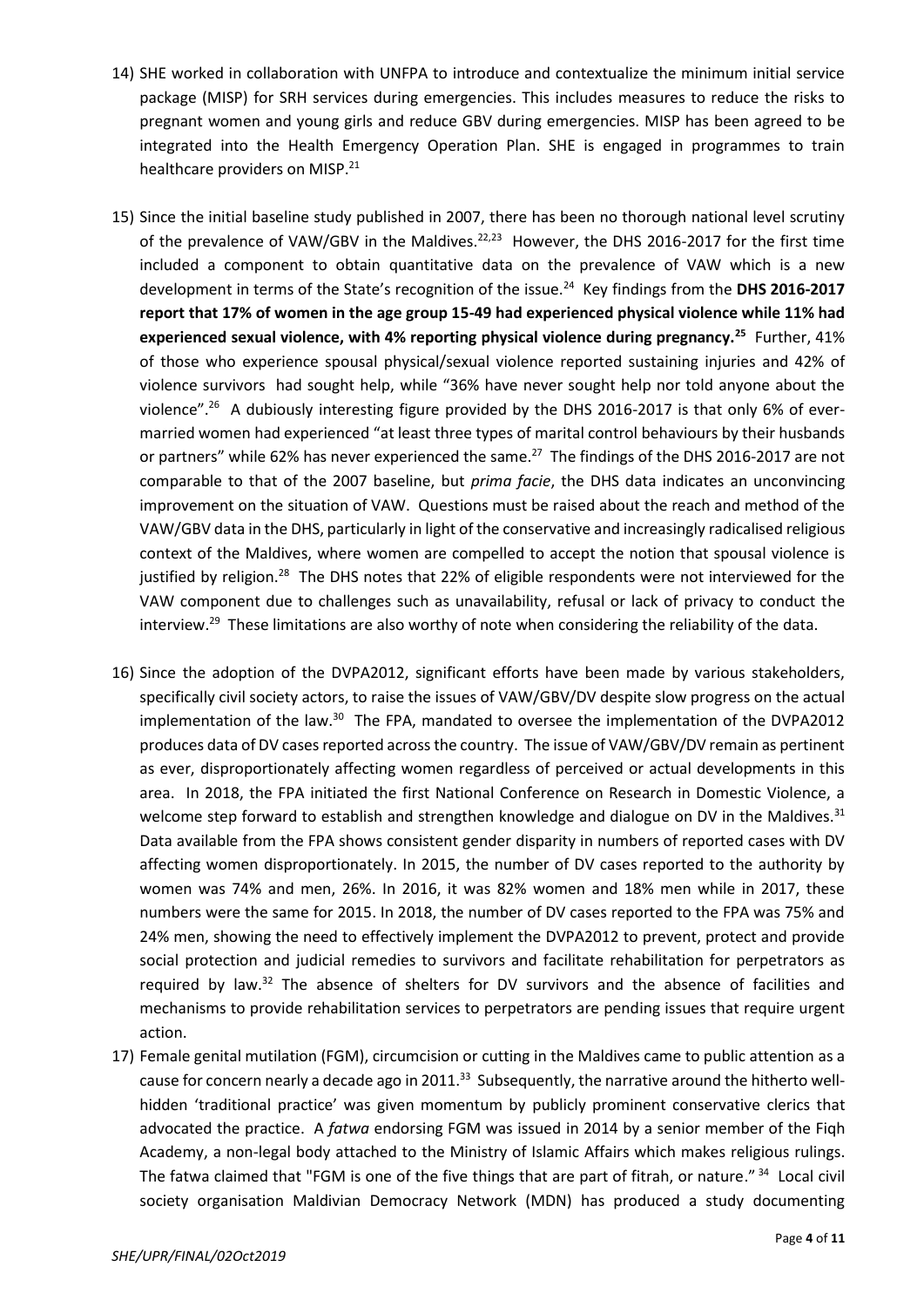religious radicalisation in the Maldives, and identifies detailed developments including the endorsement of FGM and marital rape in these narratives which specifically undermine the human rights of women.<sup>35</sup> The same cleric was reported to have condemned the conditional criminalisation of marital rape in the Sexual Offences Act which was passed in 2014.<sup>36</sup> In this context of the regressive influences of religious radicalisation on women's fundamental human rights, it is an important development that a component was introduced in the DHS 20016-2017 for the first time in the Maldives to understand the prevalence of FGM. The DHS has established the baseline that 13% of women aged 15-49 are circumcised in the Maldives, 83% of whom reported enduring the practice prior to the age of 5 while the rest of the respondents could not recall their age of circumcision.<sup>37</sup> However, the DHS 2016-2017 did not collect data on "the type or severity of the procedure" citing anecdotal evidence that in the Maldives, female circumcision involves mainly "small cuts to the genitals" which fall under the WHO FGM classification Type 4.<sup>38</sup>

18) In October 2015, the island magistrates court of Gaaf Alif Gemanafushi issued the unprecedented sentence to stone a woman to death for alleged adultery.<sup>39,40</sup> According to reports, the woman was "charged after giving birth out of wedlock" having confessed to "committing adultery".<sup>41</sup> In January 2019, the island magistrates court of Lhaviyani Atoll Naifaru issued the same sentence against a woman similarly accused. In both cases, the Supreme Court intervened swiftly to quash these rulings.<sup>42,43</sup> The unprecedented introduction of the sentence of stoning to death as a punishment is deeply disturbing ushering a level of regression the country has not seen in its judicial system. It is also particularly concerning in the current context, where radical narratives justify grave human rights violations, particularly against women. These narratives have led to significant levels of harassment, fear and threats to individuals and human rights defenders who attempt to counter them.<sup>44</sup> It is well documented that the Maldives has experienced unprecedented regression in the country's human rights indicators in the past six years. The issues surrounding the judiciary are manifold.<sup>45</sup> The introduction of the idea of stoning as a punishment, while contested as an Islamic practice by scholars, is neither culturally nor judicially an accepted form of punishment in the country's history.<sup>46</sup> The fact that such a ruling has been issued twice in the last four years indicates a level of regression that require urgent measures to stop further deterioration.

### *Theme 2 : Legal and policy framework and women's representation in public life*

- 19) The Maldives continues to retain a blanket reservation on Article 16 of CEDAW. This is despite having accepted the recommendation to lift the reservation during the first UPR cycle and having expressed agreement to a partial withdrawal in 2011<sup>47</sup> and 2015<sup>48</sup>. The situation remains unchanged to date, with no clear information available on progress.
- 20) Maldives ratified the Gender Equality Law 18/2016 (GEL) in August 2016, which is a landmark law to address the inherent patriarchal, societal and structural discriminatory attitudes and practices which undermine equitable access to opportunities and services for women on a par with men.<sup>49</sup> Three years later, practical measures to implement the GEL are yet to be realised and functional. The draft Gender Equality Policy produced in 2018 and aligned with the provisions of the GEL is currently awaiting formalisation and action. The current administration's Strategic Action Plan (SAP) 2019-2023 is due to be launched on 02 October 2019.
- 21) The DVPA2012 is another landmark law that criminalised domestic violence (DV) in the Maldives for the first time. However, the situation is that this important law has yet to be effectively implemented. Although some improvements in the establishment of the oversight authority for the act, the Family Protection Authority (FPA) has been achieved, the purpose of the law is yet to be served to improve access to justice and the de-facto situation of women. Consistent reports show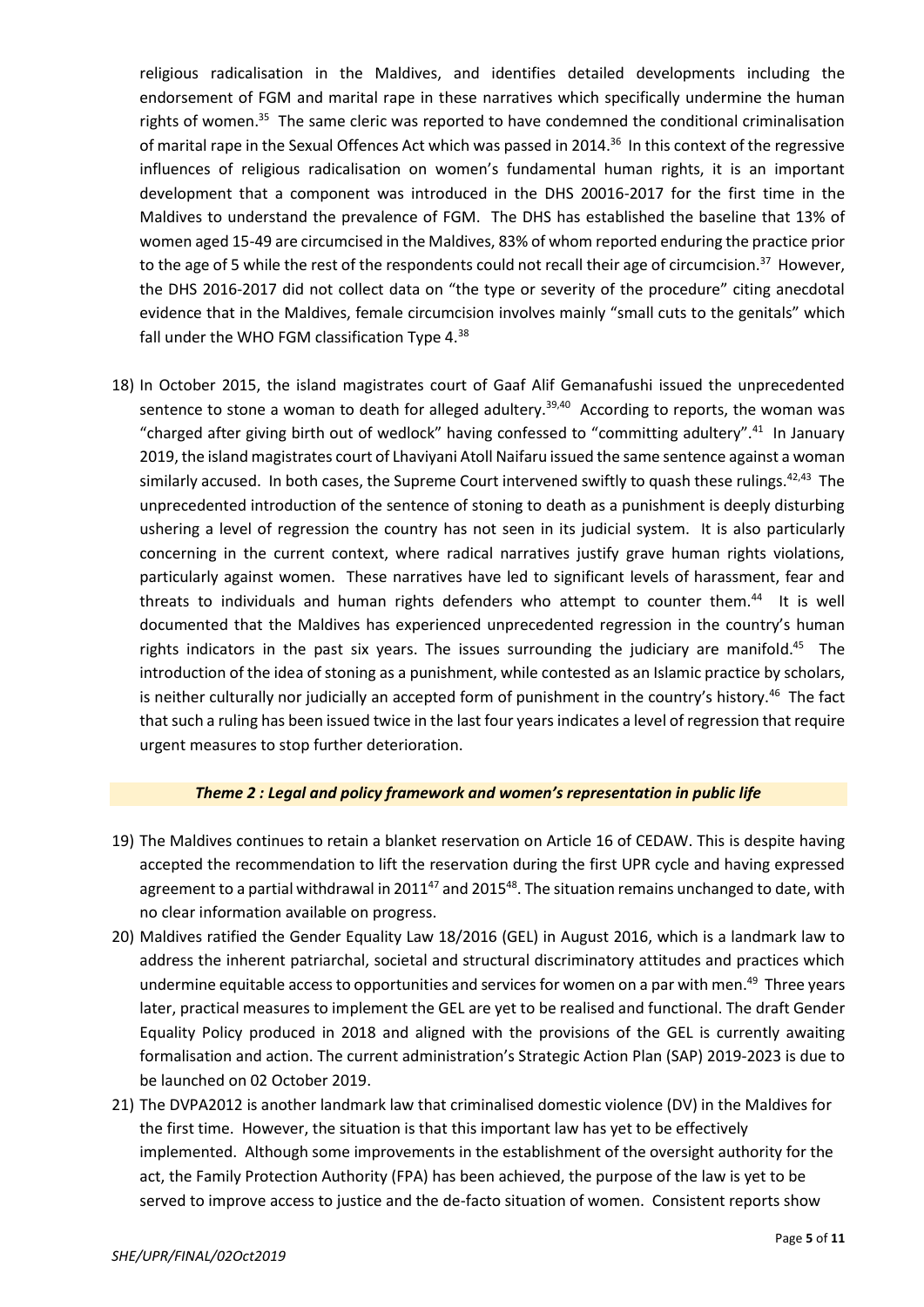that perpetrators of DV are not held to account and laws are not upheld to address this crime. News reports inform of perpetrators of grievous injuries towards women being ordered to pay token fines of MVR 200/- (USD13) by courts and released without repercussion or rehabilitation.<sup>50,51</sup> In December 2015, the community of Gaaf Dhaal Atoll Thinadhoo unusually, came out to protest, condemning the horrific attack on a woman from that island by her estranged husband.<sup>52</sup> The victim, Ziyadha Naeem subsequently died of her injuries, and her husband, Ibrahim Shah was charged with her murder eight months later.<sup>53</sup> Despite the strong evidence against him, Shah was acquitted by the Criminal Court in a "closed-door trial" in March 2019.<sup>54</sup> The Prosecutor General accused the court of "disregarding strong evidence" and announced its decision to appeal the case.<sup>55</sup> The case of Ziyadha Naeem highlights the systemic failures to protect and provide essential services to women subjected to DV, especially in island communities where access to justice is remote.

22) The Sexual Harassment Prevention Act, 16/2014 has been in place for the past 5 years. However, its implementation is not visible while the issues of both street harassment and workplace harassment of women is evident from the efforts made by civic groups and individuals to raise these issues.<sup>56,57</sup> In June 2019, a man was arrested and charged under the Penal Code for street harassment, following social media disclosure of the incident, which will be a test case in the Maldives.<sup>58</sup> There is a need to harmonise laws to ensure effective reporting, investigation and prosecution of these assaults against women in public places. The existence of over-laps in laws has the effect of undermining the gravity of these crimes thereby weakening the legal framework to ensure women's right to enjoy public spaces without experiencing real insecurity and fear of assault.

#### **OVERALL RECOMMENDATIONS:**

**I. Recognise specific Sexual and Reproductive health information need of young people by following actions:** 

- a) Revise the core school curriculum to significantly increase and improve age and developmentally appropriate, comprehensive sexuality education (CSE) to prepare and empower young people to attain good physical and mental health and well-being through adolescence and young adulthood.
- b) Develop and disseminate relevant SRH education materials, specifically for adolescent girls and young women, to educate and empower them to claim their SRH rights and prevent the incidence of unintended pregnancy and consequent conflict with the law.
- c) Incorporate SRH awareness as a public health priority within relevant policies, including the Health Master Plan and Youth Health Strategy, specifically targeted to support the adolescent and youth population.
- d) Strengthen the Marital Awareness Programme conducted by the Family Court with nonjudgmental SRH information to ensure young people are provided appropriate, scientific health information on SRH that will equip them to make sound decisions to maintain individual and family health and well-being.
- e) Support the upscaling of *Siththaa* ASRH application across the country and facilitate its availability to schoolteachers and students, with the active endorsement of the Ministry of Education.
- f) Implement public awareness campaigns to increase public knowledge of the SDGs, with specific emphasis on SDG-3 and SDG-5, emphasising the necessity of SRH knowledge and access to services to improve individual and family health and wellbeing.
- g) Priority actions to integrate SRH into emergency risk management systems, programmes and plans.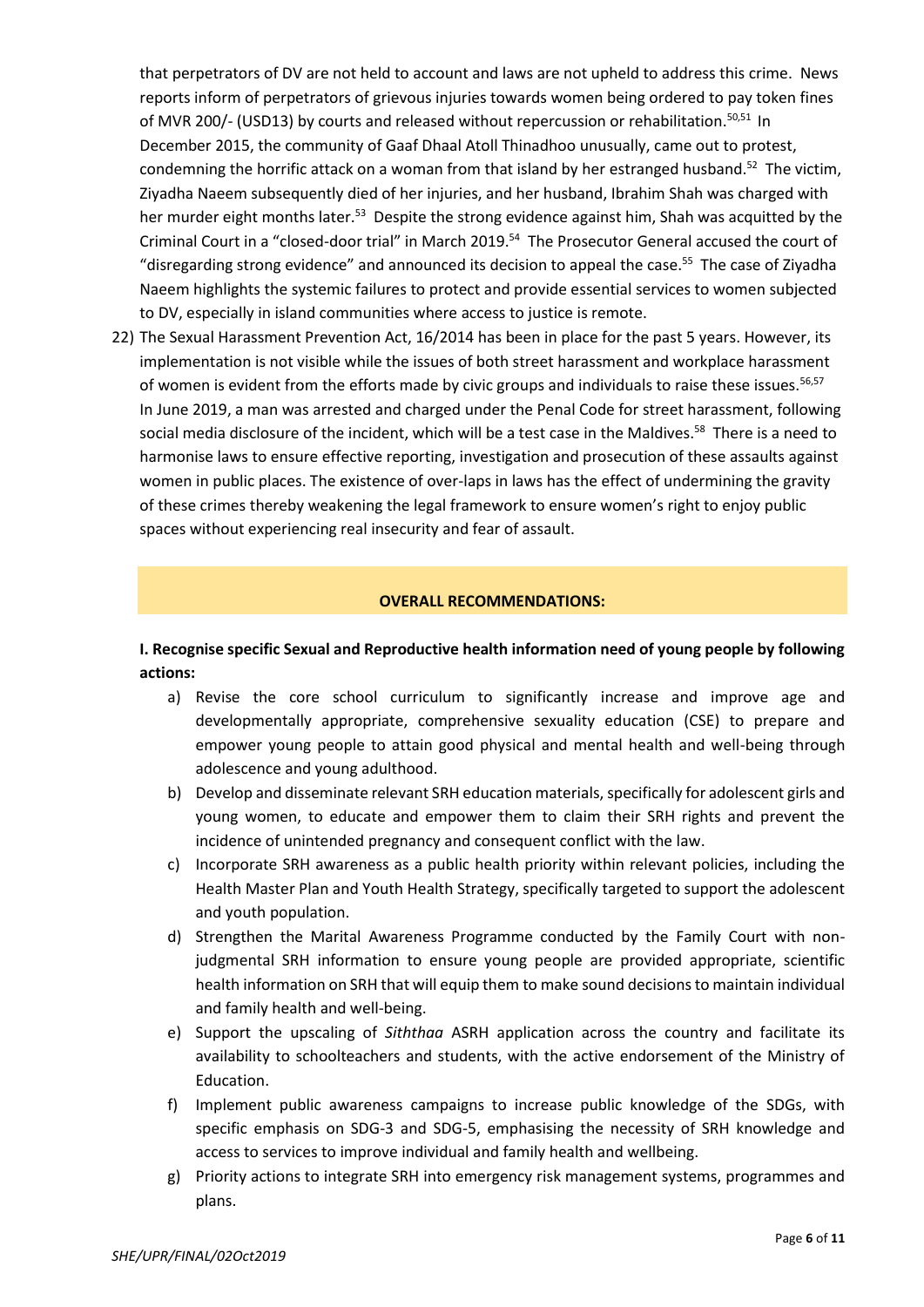### **II. Take action to remove barriers to implementation of existing GBV specific laws and policies in the country**

- a) Remove the blanket reservation on Article 16 of CEDAW.
- b) Expedite measures to implement the Gender Equality Law (18/2016) and formalise the Gender Equality Policy with stakeholder consultations, for immediate implementation.
- c) Allocate necessary budget and resources to meaningfully implement the Domestic Violence Prevention Act 2012, to improve the de-facto situation of affected women and families.
- d) Conduct an inquiry into the systemic failures that led to the death of Ziyadha Naeem to identify gaps and address these issues to ensure non-repetition and to ensure victims of DV/GBV/VAW are provided effective legal protections and redress.
- e) Ensure non-replication and harmonisation of laws addressing street harassment, workplace harassment and sexual harassment in public places in their diversity of forms, to prevent dilution of outcomes favouring perpetrators, and achieve efficient and effective prevention and legal remedy for those victimised.
- f) Strengthen inter-sectoral collaboration across relevant State institutions such as the FPA, the Ministry of Gender, Family and Social Services, the Maldives Police Service and the Ministry of Health to develop credible and reliable tools to obtain data consistently on VAW/GBV/DV to inform policy and programme interventions.
- g) Issue timely public-health protection messages by the Ministry of Health and/or the Health Protection Agency to counter endorsements promoting harmful practices such as FGM and other VAW/GBV/DV in all circumstances and adopt a zero-tolerance approach to such promotion of harmful practices, especially against vulnerable groups in society.
- h) The Judicial Services Commission (as mandated in Article 159 of the Constitution), and relevant stakeholders to take urgent steps to monitor the performance of judges; build knowledge and capacity of judges at all levels, particularly magistrates courts at island level, to perform their judicial duties within the laws and judicial practices of the Maldives that seek to deliver justice without gender-based discrimination, in accordance with inherent values of humanity in Islam and in Maldivian society.
- i) Strengthen social protection services and mechanisms for survivors of VAW/GBV/DV, including the establishment of shelters and mechanisms to prevent survivors from having to live with perpetrators.
- j) Develop robust and timely policy interventions to address the issue of conservative and radical narratives that undermine the messages of equality and equity between men and women in Islam; to ensure unity, stability, health and wellbeing of the family unit and society at large by upholding the fundamental rights of all people as enshrined in the Maldives Constitution and international human rights obligations.

### **III. Improve availability of quality and segregated data specially to capture the needs of young people**

- a) Establish a baseline on the prevalence of unsafe abortion practices in the country and formulate relevant public health legislation to address identified issues.
- b) Substantively revise and improve the National Standards for Family Planning Services (2017) by removing the mandatory requirement for women to obtain written or any form of spousal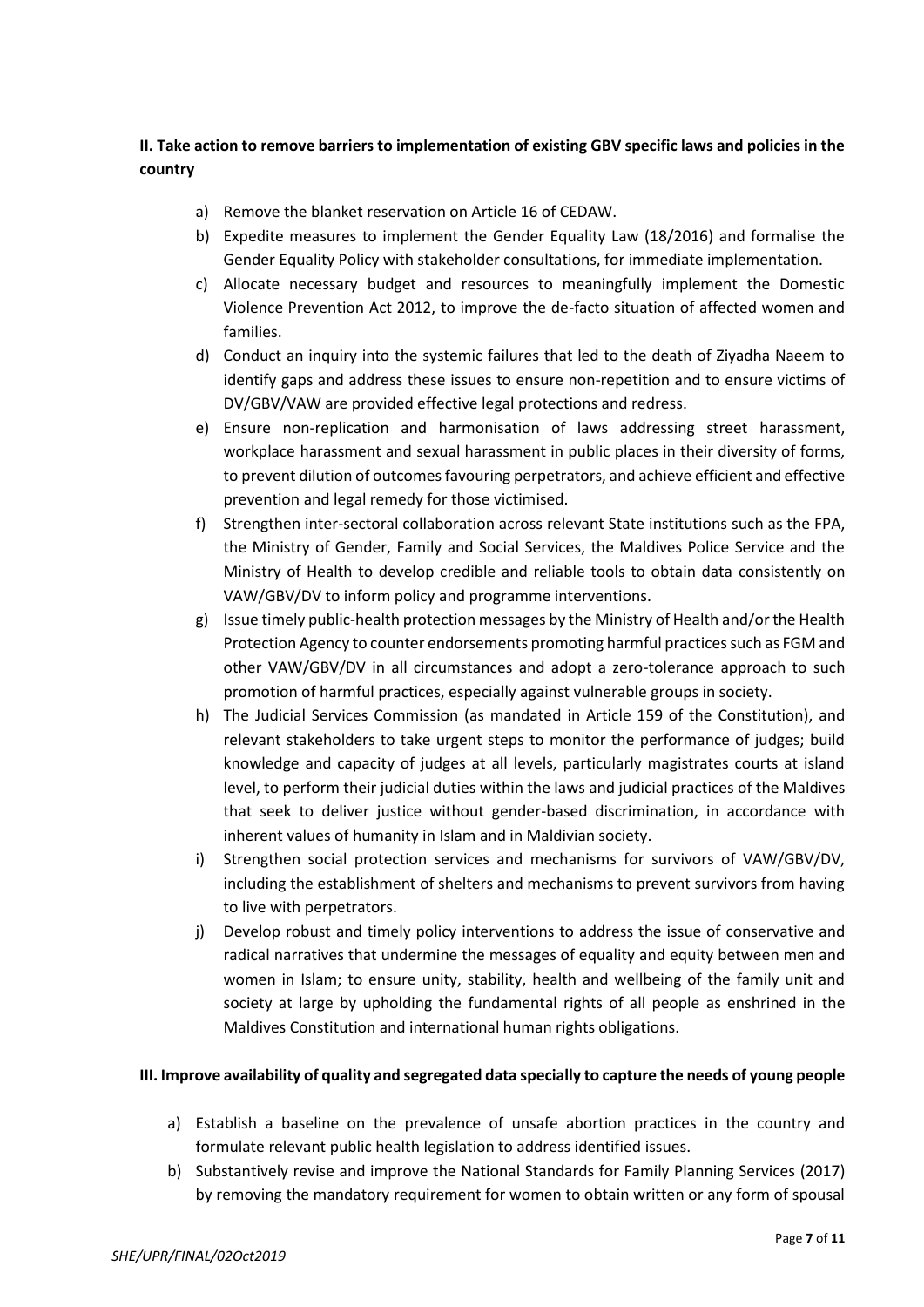consent for surgical sterilisation and facilitate informed decision-making and choice on all forms of family planning methods.

- c) Strengthen the existing data gathering instruments such as the MDHS to assess the situation of VAW/GBV/DV and initiate credible qualitative research to capture the lived realities of women experiencing violence in order to reliably inform policy and programme interventions. Data quality and credible methodologies must be prioritised over data quantity in all areas. Strengthen the components of the Maldives DHS to fully assess the nature and extent of the prevalence of FGM in the Maldives to obtain substantive data to facilitate effective and evidence-based policy and programme interventions.
- d) Strengthen the NRHS and other such guiding documents and ensure the development of best practice protocols to prevent individual service providers from making arbitrary decisions based on personal beliefs that result in denial of SRH services to young people.
- e) Health policymakers, health professionals, law-makers in health and other sectors and donors to consider priority actions to integrate SRH into emergency risk management systems, programmes and plans.

7 ibid

1

<sup>10</sup> *Universal Periodic Review of Maldives, 22nd Session*, Joint-Submission by Society for Health Education and Sexual Rights Initiative, May 2015, Section 5(a - e)

 $11$  ibid:pg.8

- <sup>16</sup> *National Reproductive Health Strategy 2014-2018*, Health Protection Agency, Maldives/UNFPA Maldives, pg.21
- <sup>17</sup> *National Standards for Family Planning Services*, Maldives, 2017

<sup>25</sup> ibid

<sup>1</sup> *Universal Periodic Review of Maldives*, 22nd Session, Joint-Submission by Society for Health Education and Sexual Rights Initiative, May 2015

<sup>2</sup> Fathimath Shafeeqa, *Sexual Reproductive Health Services seeking behaviour among Maldivian youth between the ages of 18-25 years*, SHE/ARROW, January 2019

<sup>3</sup> Aishath Maurifa Mohamed *et al*, *Right to Sexual and Reproductive Health Education 2016*, Human Rights Commission of the Maldives, 2016

<sup>4</sup> *Maldives Demographic and Health Survey 2016-2017*, Ministry of Health, pg.89

<sup>5</sup> Fathimath Shafeeqa, *Sexual Reproductive Health Services seeking behaviour among Maldivian youth between the ages of 18-25 years*, SHE/ARROW, January 2019

<sup>6</sup> *Maldives Demographic and Health Survey 2016-2017*, Ministry of Health, pg.89

<sup>8</sup> ibid

<sup>9</sup> *Reproductive Health Knowledge and Behaviour of Young Unmarried Women in Maldives*, 2011, UNFPA

<sup>12</sup> *Maldives Demographic and Health Survey,* 2016-2017, Ministry of Health, pg.57

 $13$  ibid:pg.57

<sup>14</sup> *National Reproductive Health Strategy 2014-2018*, Health Protection Agency, Maldives/UNFPA Maldives, pg.29

<sup>15</sup> Shaffah Hameed, *Universal Access to SRH : Gaps in Policies and Legislature in the Maldives*, November 2016, Society for Health Education

<sup>18</sup> *Maldives Demographic and Health Survey,* 2016-2017, Ministry of Health, pg.98

<sup>19</sup> ibid

<sup>20</sup> Fathimath Shafeeqa, *Sexual Reproductive Health Services seeking behaviour among Maldivian youth between the ages of 18- 25 years*, SHE/ARROW, January 2019

<sup>21</sup> *Implementation of the Minimum Initial Service Package (MISP) for Sexual and Reproductive Health in the Maldives*, Society for Health Education/IPPF/Government of Japan, 2019

<sup>22</sup> *Universal Periodic Review of Maldives, 22nd Session*, Joint-Submission by Society for Health Education and Sexual Rights Initiative, May 2015, Section 6(a)

<sup>23</sup> *Maldives Study on Women's Health and Life Experiences*, Ministry of Gender and Family, 2007

<sup>24</sup> *Maldives Demographic and Health Survey 2016-2017*, Ministry of Health, pg.219

<sup>26</sup> ibid:219&226

<sup>27</sup> ibid

<sup>28</sup> *Universal Periodic Review of Maldives, 22nd Session*, Joint-Submission by Society for Health Education and Sexual Rights Initiative, May 2015, Section 6(b & c)

<sup>29</sup> *Maldives Demographic and Health Survey 2016-2017*, Ministry of Health, pg.219

<sup>30</sup> Hope for Women,<http://hopeforwomen.org.mv/services/>; Family Legal Clinic[, https://www.familylegalclinic.org.mv/](https://www.familylegalclinic.org.mv/); Uthema,<https://tinyurl.com/y2qhd5oe>